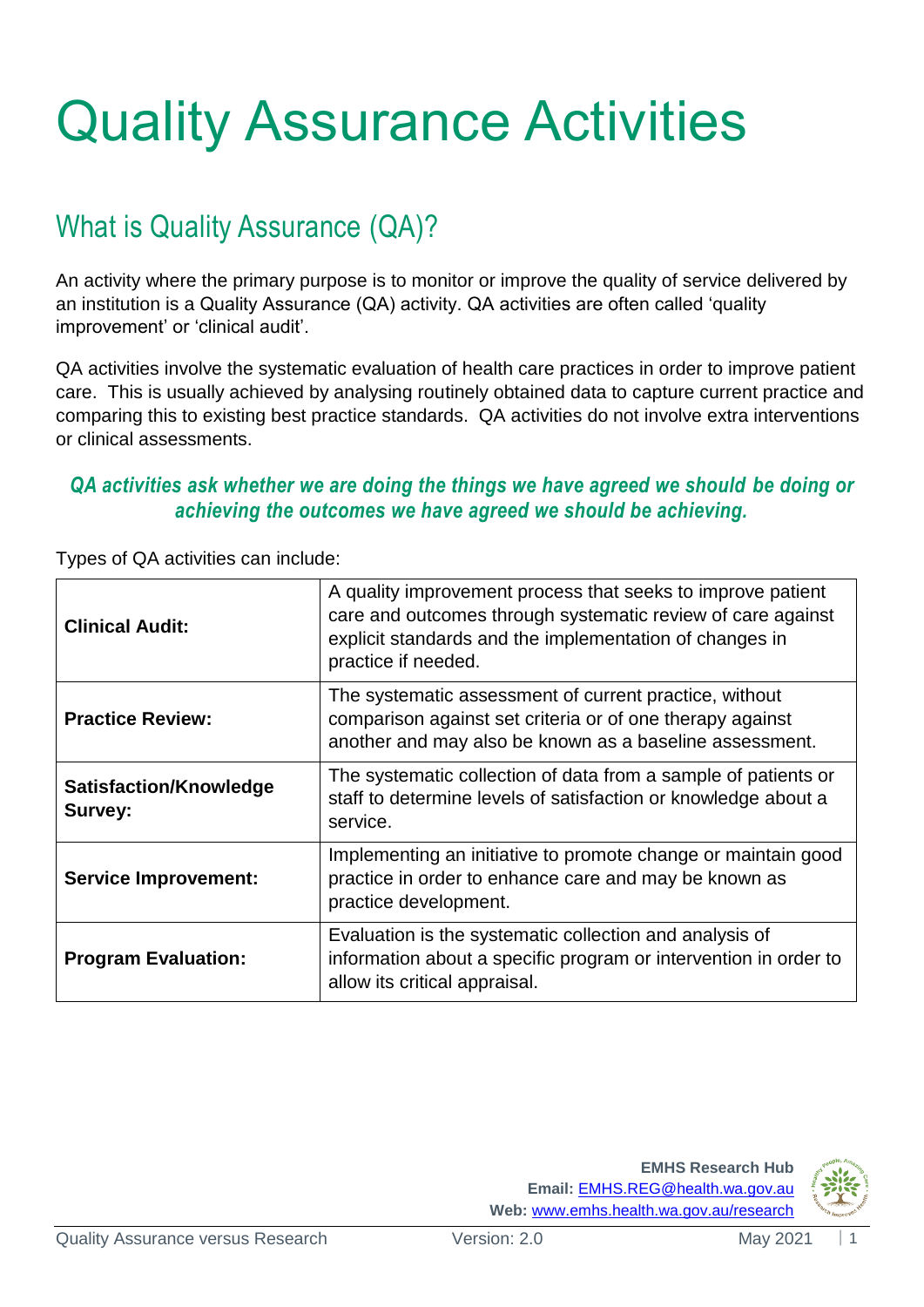#### Approval to conduct a QA project

QA projects must obtain all necessary institutional approvals prior to starting, but do not require approval from a Human Research Ethics Committee (HREC). While QA activities typically involve minimal risk, they must still be conducted in a way that is ethical. Staff conducting the activity should consider whether the people involved (patients or staff) will be exposed to any harm, how consent will be obtained (if applicable) and privacy protected. Staff should explicitly identify ethical issues arising and include a plan to manage them in the QA protocol.

For further information about conducting QA activities within EMHS, including registering activities, obtaining approval to conduct a QA project, or approval to publish, please refer to your relevant institutional safety and quality office:

| Armadale Kalamunda Group         | Safety, Quality, Education and Innovation |
|----------------------------------|-------------------------------------------|
|                                  | $(08)$ 9391 2526                          |
| <b>Royal Perth Bentley Group</b> | <b>Clinical Safety &amp; Quality Unit</b> |
|                                  | (08) 08 9224 2238                         |

## Publishing QA findings

QA projects are generally in-house activities that aim to determine if a particular treatment or procedure at an institution is meeting expected standards. If deficiencies are detected changes might be made to clinical practice, local guidelines updated or staff training provided. QA findings are typically specific to the institution in which the activity was conducted and so the results are usually only disseminated within that institution or health service.

Data from a QA project may be published more broadly (i.e. in a peer-reviewed journal) if the findings of the activity have broader ramifications/benefits for the community outside the institution. In these instances, approval must be sought from the institution in which the QA was undertaken. Journals may require a letter stating that the project did not require approval from a research ethics committee. Letters to this effect can be obtained by contacting the hospital's Safety and Quality Office in which the QA activity took place.

#### QA versus research projects

It is important to distinguish QA activities from research as this will determine the avenue of review and approval required. If a project is classified as research it must be reviewed by a Human Research Ethics Committee (HREC), or alternative low-risk review process established by the HREC. If a project is QA it is reviewed by the Hospital's Safety and Quality Office.

Research is a systematic investigation which aims to generate new knowledge about what works and what doesn't. In medicine, research provides the foundations for agreement about the kind of clinical treatment and care we should be providing, *ultimately defining or re-defining best practice*.

> *Research is about discovering the right thing to do; Quality Assurance is about ensuring it is done right.*